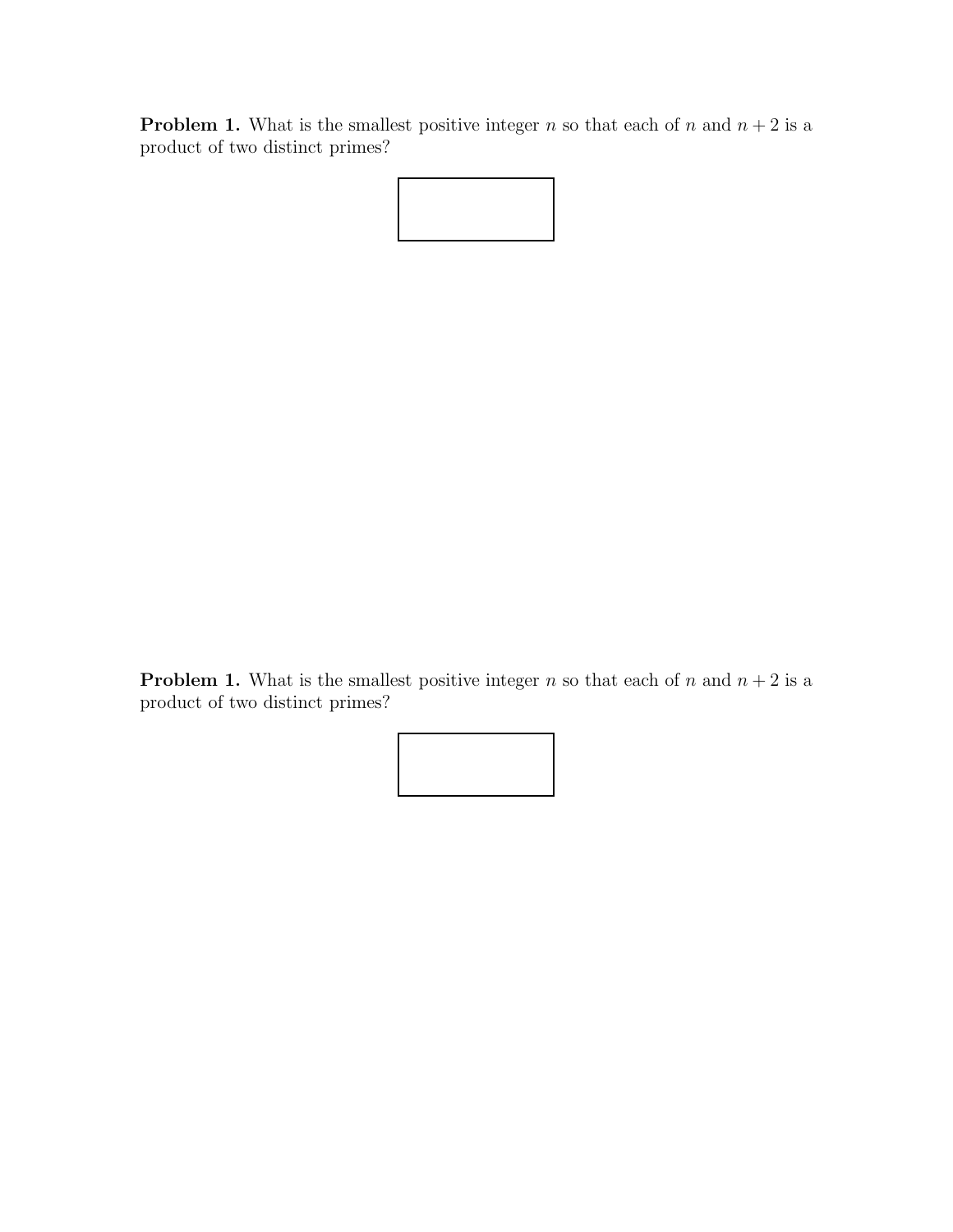Problem 2. Four red points and four blue points are located in the plane. How many ways can you draw four line segments, each starting at a red point and ending at a blue point, if you must use each point exactly once?

Problem 2. Four red points and four blue points are located in the plane. How many ways can you draw four line segments, each starting at a red point and ending at a blue point, if you must use each point exactly once?

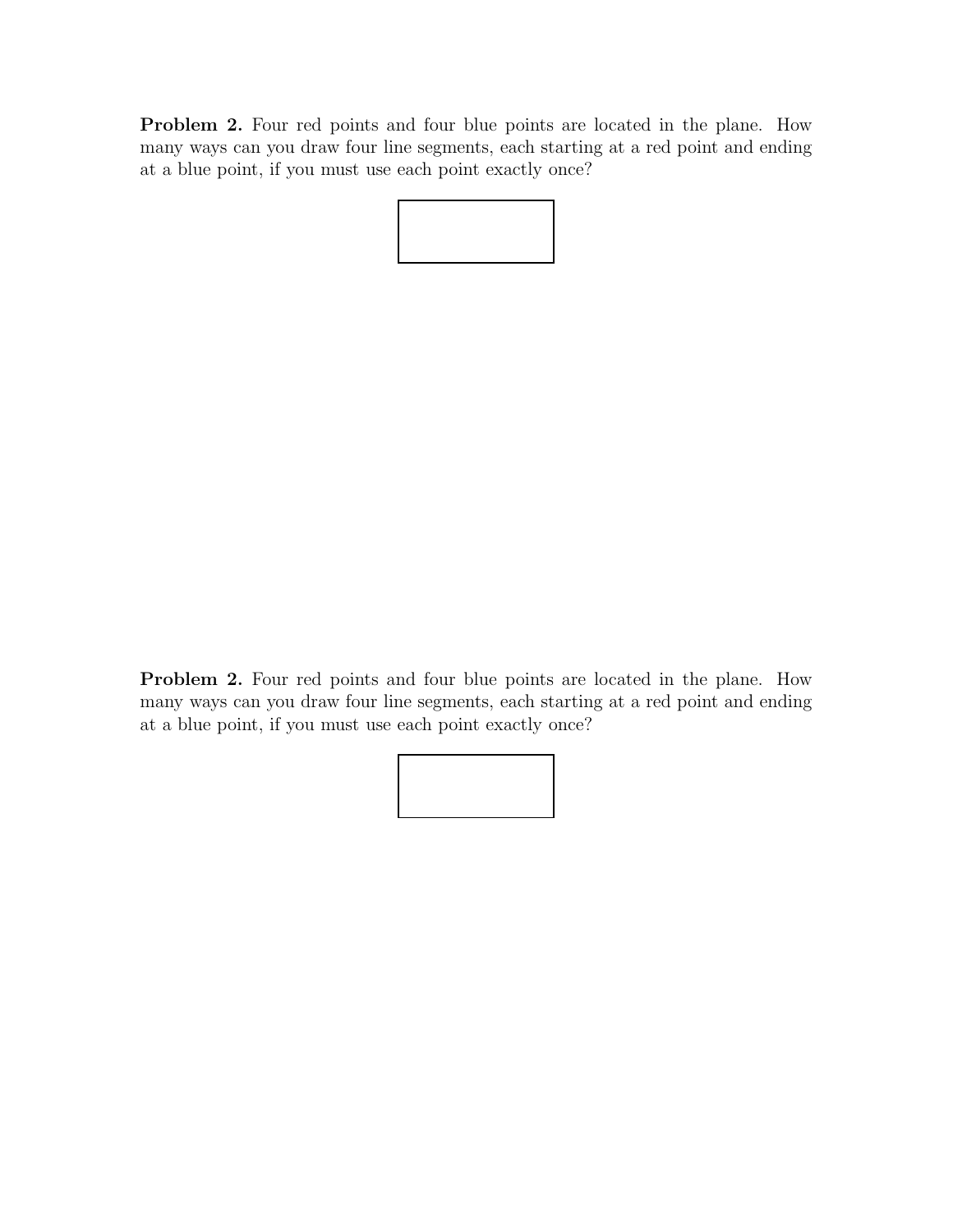Problem 3. Eight points are located in the plane. How many ways can you draw four line segments, each starting at one of the points and ending at another, if you must use each point exactly once?

Problem 3. Eight points are located in the plane. How many ways can you draw four line segments, each starting at one of the points and ending at another, if you must use each point exactly once?

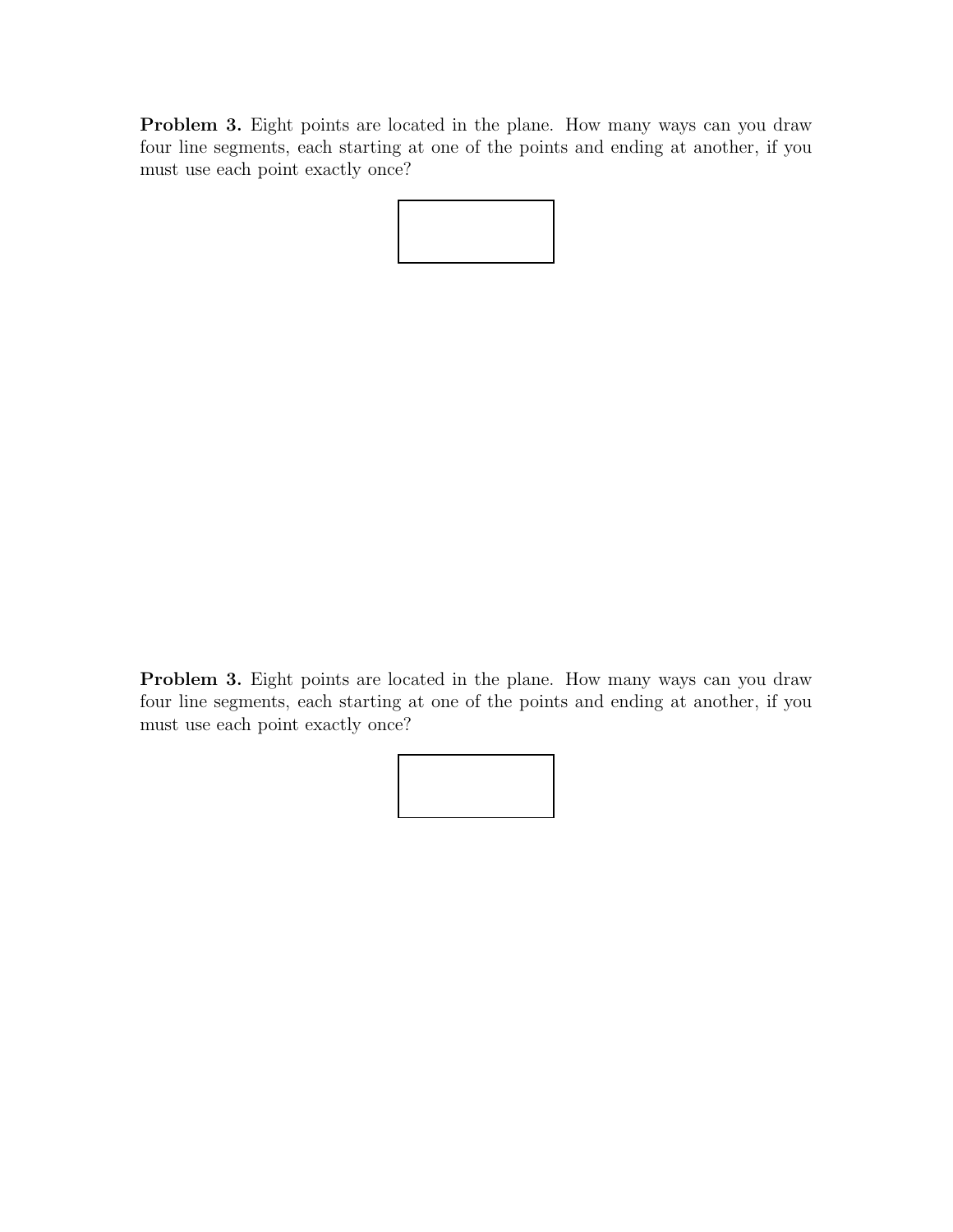Problem 4. The faces of a rectangular box have areas 10, 14, and 35 sq ft, respectively. What is the volume of the box, in cu ft?

Problem 4. The faces of a rectangular box have areas 10, 14, and 35 sq ft, respectively. What is the volume of the box, in cu ft?

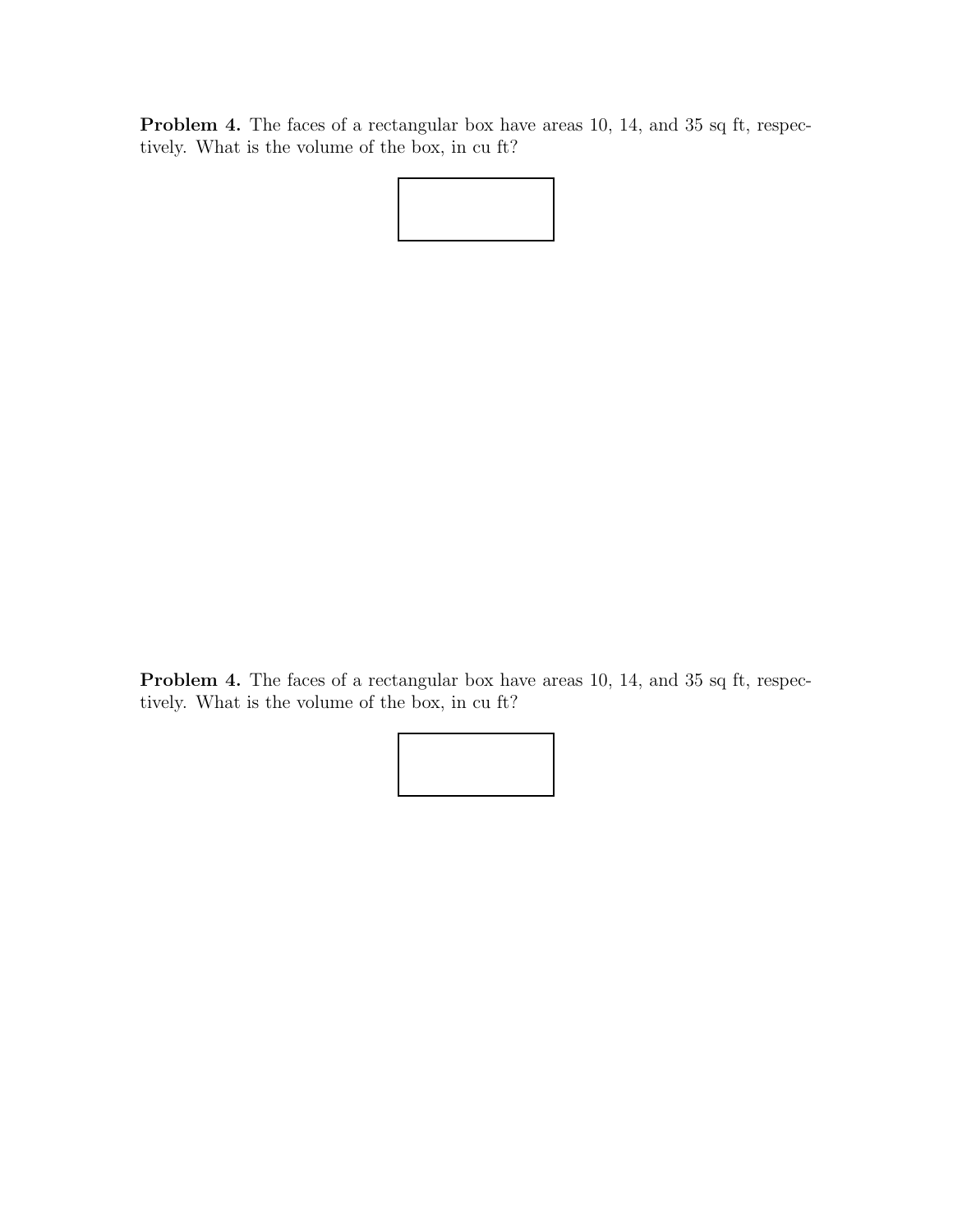Problem 5. The dresser drawer of a faithful UGA student contains 5 red socks and 3 black socks. He pulls out two socks at random (without replacement). What is the probability that the socks have the same color? Give your answer as a fraction in lowest terms.

Problem 5. The dresser drawer of a faithful UGA student contains 5 red socks and 3 black socks. He pulls out two socks at random (without replacement). What is the probability that the socks have the same color? Give your answer as a fraction in lowest terms.

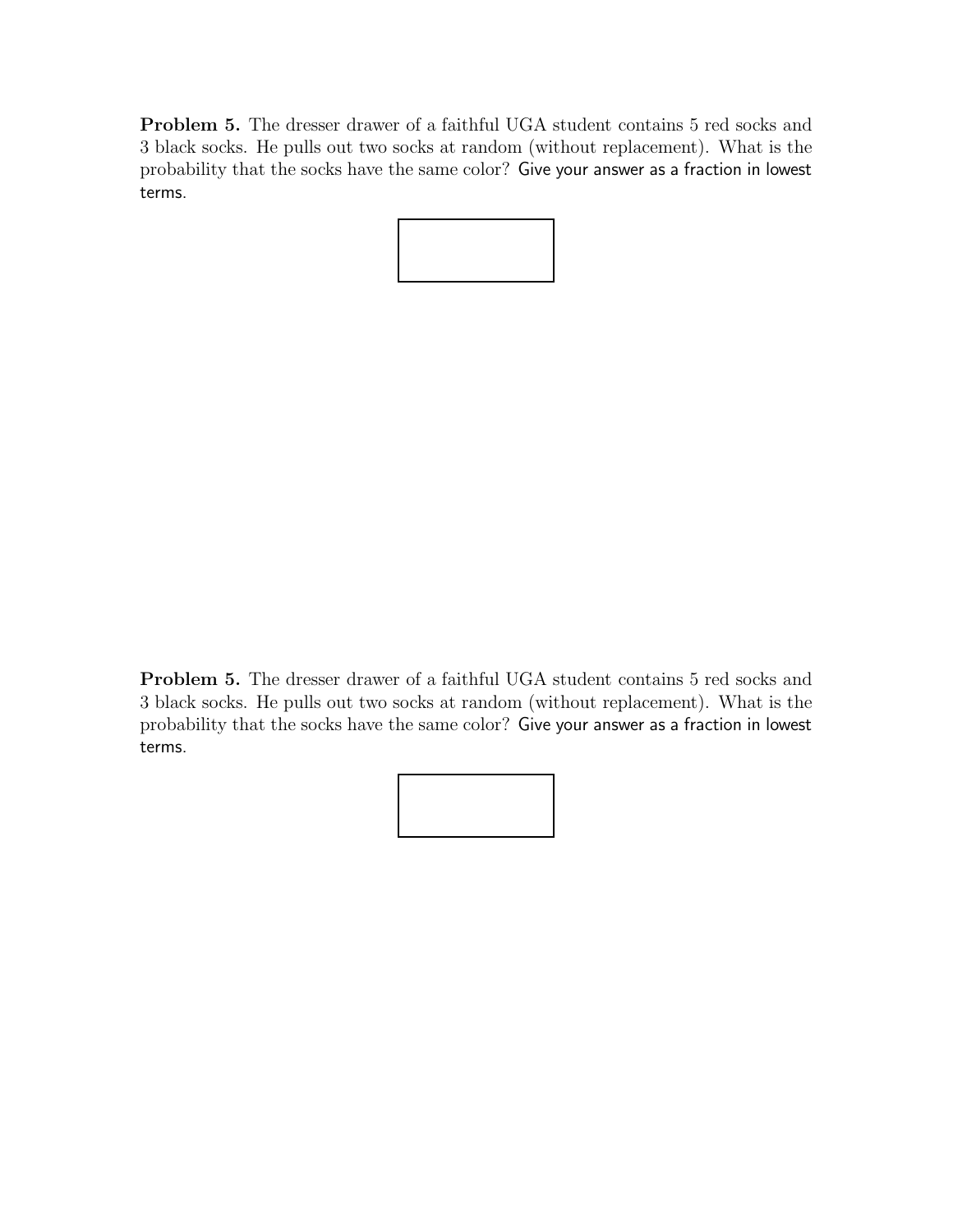**Problem 6.** Find the radius of the circle passing through the three points  $(2, 3)$ ,  $(2, 6)$ , and  $(6, 3)$ .



Problem 6. Find the radius of the circle passing through the three points  $(2, 3)$ ,  $(2, 6)$ , and  $(6, 3)$ .

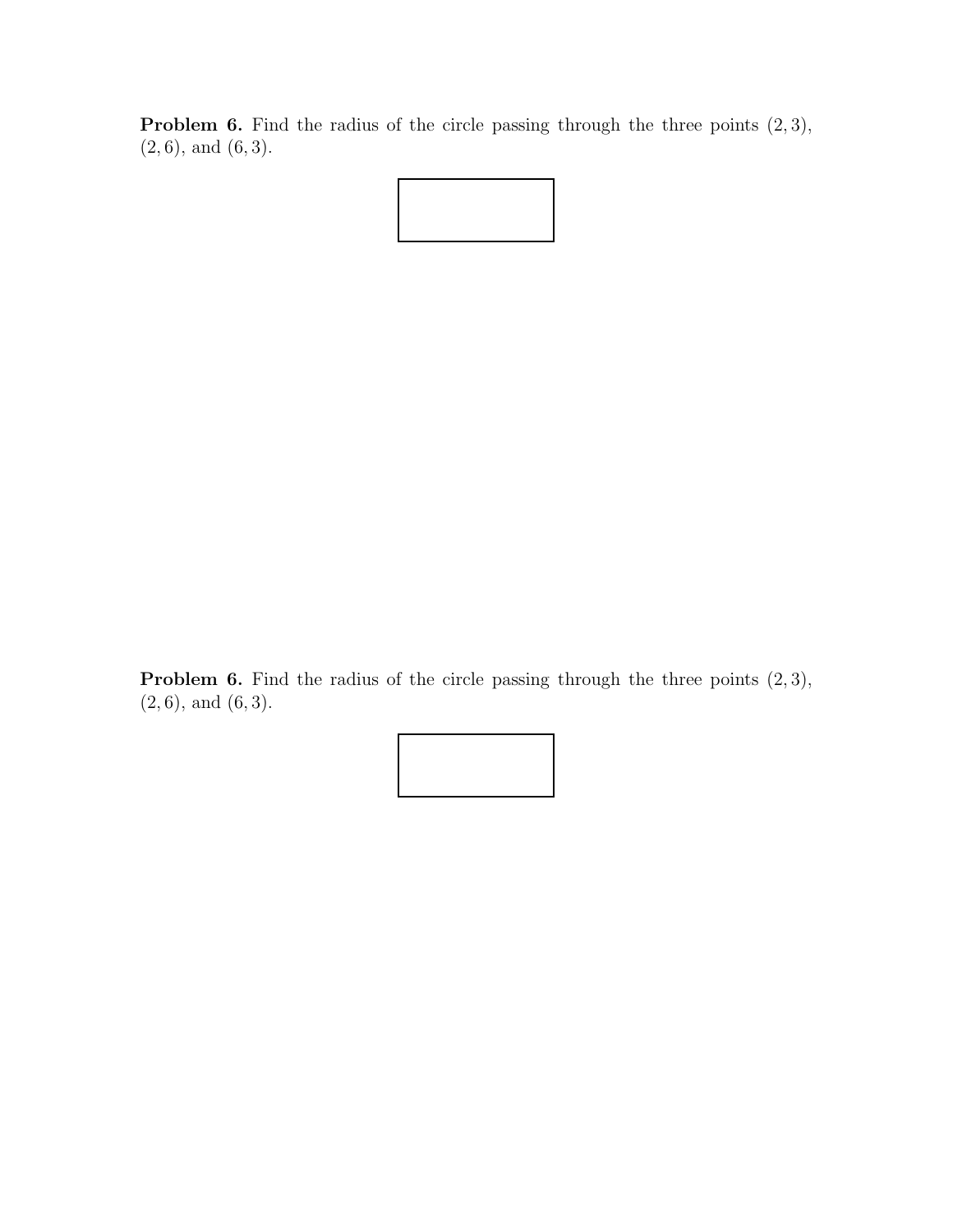Problem 7. What is the smallest positive integer that is the hypotenuse of two distinct Pythagorean triangles? (That is, we want the smallest positive integer z so that  $z^2 = x^2 + y^2$  for two different *pairs* of positive integers x and y.)

Problem 7. What is the smallest positive integer that is the hypotenuse of two distinct Pythagorean triangles? (That is, we want the smallest positive integer z so that  $z^2 = x^2 + y^2$  for two different *pairs* of positive integers x and y.)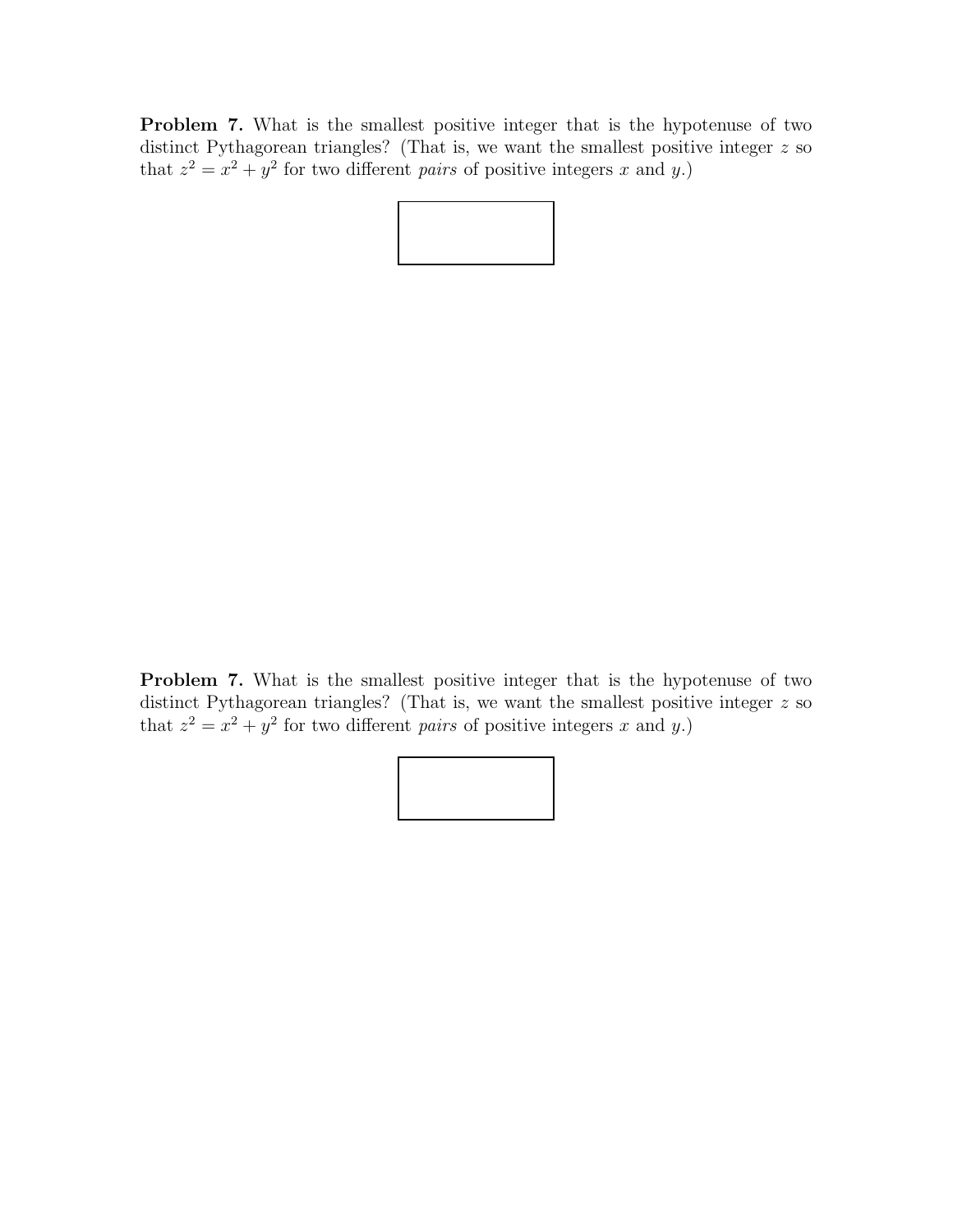**Problem 8.** Find the 2009<sup>th</sup> digit of the decimal expansion of  $4/7$ .



**Problem 8.** Find the 2009<sup>th</sup> digit of the decimal expansion of  $4/7$ .

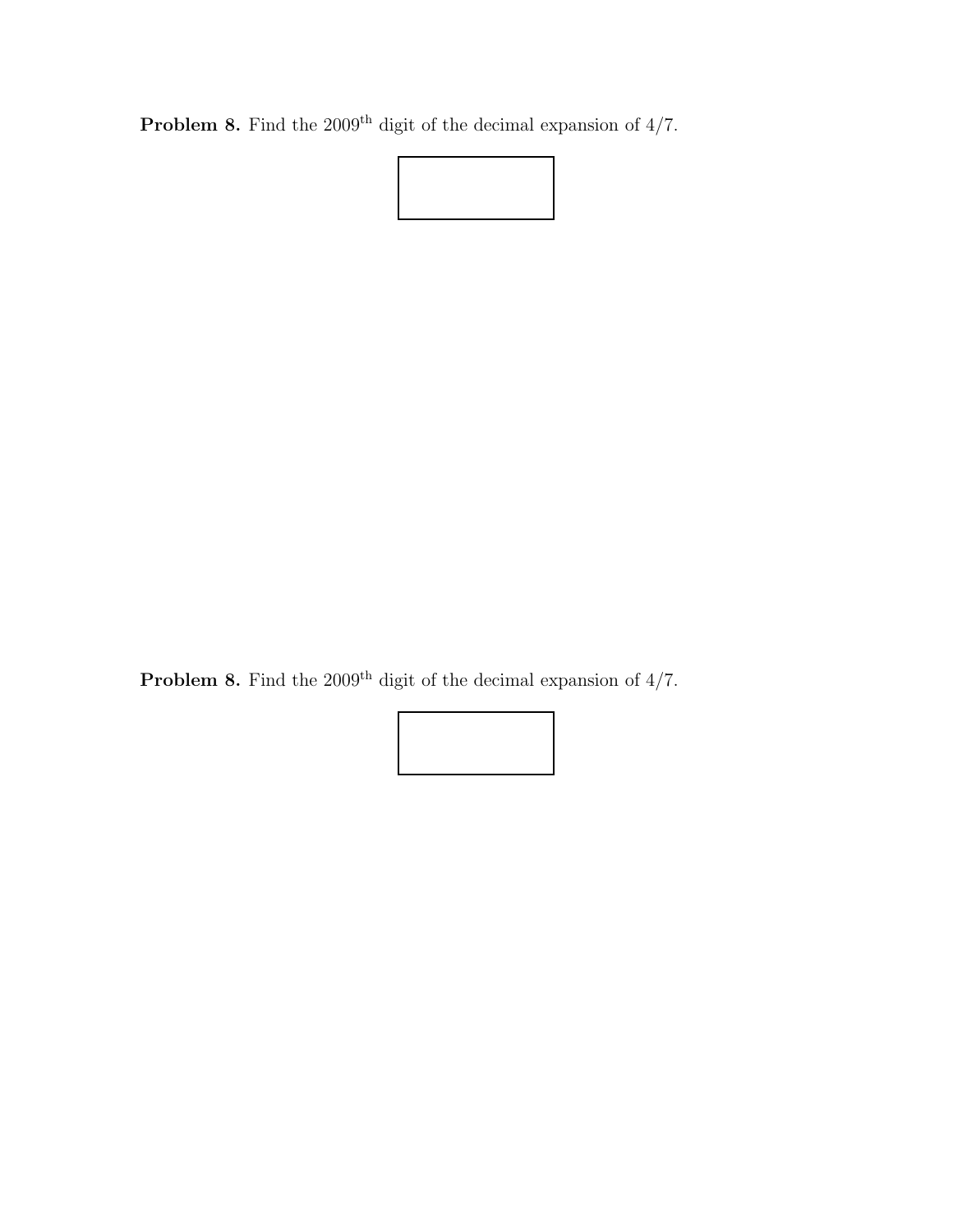**Problem 9.** If a and b are the roots of  $x^2 + px + q = 0$ , then express  $a^3 - a^2b - ab^2 + b^3$ in terms of  $p$  and  $q$  alone.



**Problem 9.** If a and b are the roots of  $x^2 + px + q = 0$ , then express  $a^3 - a^2b - ab^2 + b^3$ in terms of  $p$  and  $q$  alone.